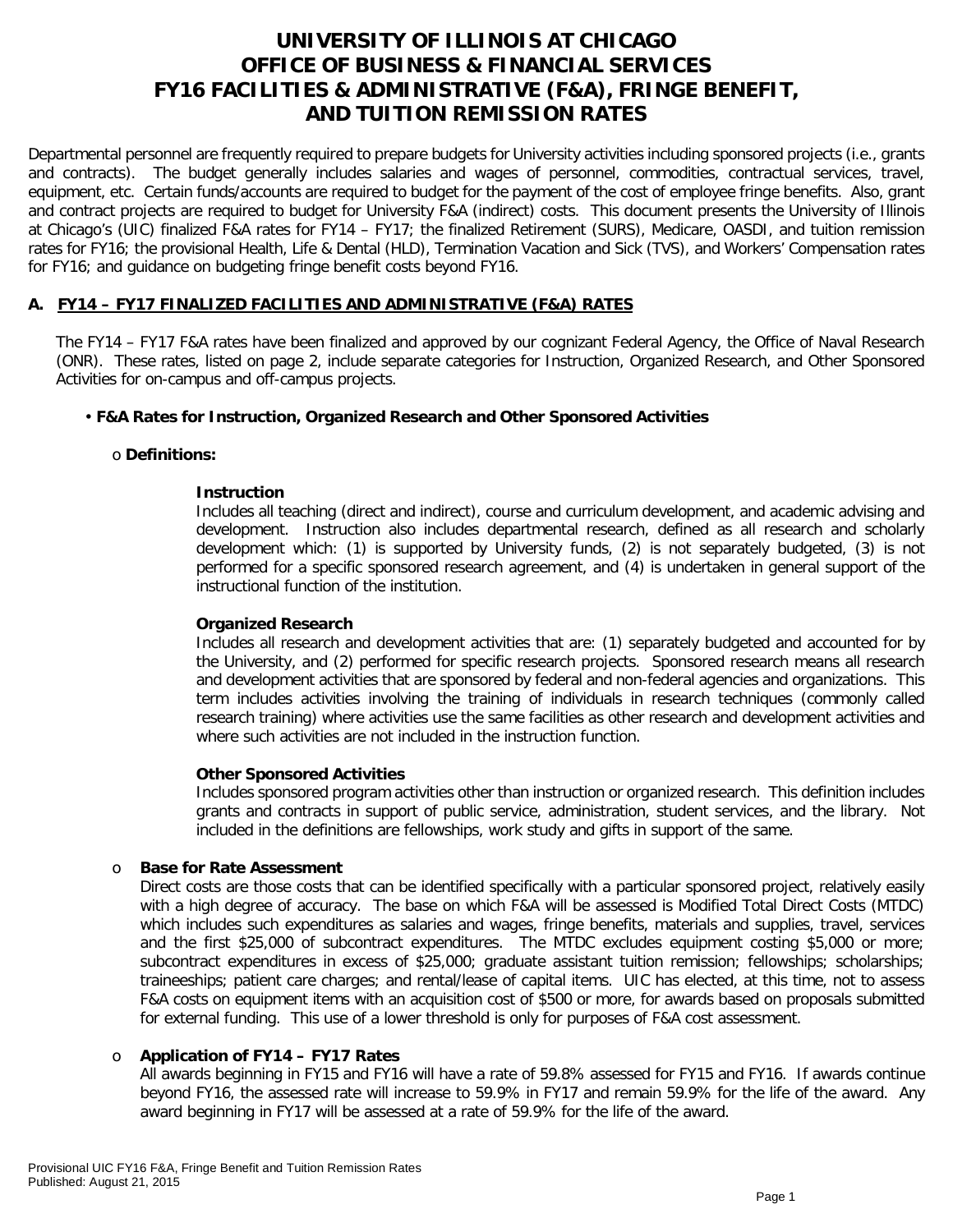#### o **Continuing Projects**

Under federal guidelines, rates and bases should continue for the life of the project until a competing renewal is submitted. Therefore, the University will honor the rates in place for continuing projects. Proposals for non-competing continuations, incremental funding and budget amendments for previously awarded federal projects should use the rates specified in the original award document.

#### o **Use of On-/Off-Campus Rate**

The on-campus rate should be used for proposals where all work is done using University facilities. The On-Campus rate is to be assessed except when a portion of the sponsored agreement is performed at an off-campus site. The criteria for utilization of the off-campus rate consists of all of the following: (a) performance at the off-campus site must be on a continuous basis; intermittent performance is not sufficient; (b) the University personnel working or engaged on the project must be physically located at an off-campus site; and (c) the off-campus performance must be of sufficient duration; normally a full semester, summer term or period of performance of the sponsored agreement. The space on the South Campus and at 2242 W Harrison that the University leases to UIC departments is considered off-campus. The off-campus rate will be used for the off-campus portion of the work on a sponsored agreement.

Off-campus costs may include costs incurred at the off-campus site for salaries, related benefits, supplies, utility costs, rent, local travel and other similar costs, which are treated as direct. Travel to and from an off-campus site is considered an off-campus cost.

| <b>Chicago Campus Facilities and Administrative (F&amp;A) Rates</b> |             |             |             |             |  |  |
|---------------------------------------------------------------------|-------------|-------------|-------------|-------------|--|--|
| Finalized FY14 - FY17 Rates                                         | <b>FY14</b> | <b>FY15</b> | <b>FY16</b> | <b>FY17</b> |  |  |
| Instruction                                                         | 42.4%       | 42.4%       | 42.4%       | 42.4%       |  |  |
| Organized Research                                                  | 59.5%       | 59.8%       | 59.8%       | 59.9%       |  |  |
| <b>Other Sponsored Activities</b>                                   | 36.0%       | 36.0%       | 36.0%       | 36.0%       |  |  |
| All Off-Campus Awards (Instruction, Organized Research, Other       | 26.0%       | 26.0%       | 26.0%       | 26.0%       |  |  |
| Sponsored Activities)                                               |             |             |             |             |  |  |

#### • **F&A Rates for Clinical Drug Trials**

#### o **Definition**

These include studies performed for private sponsors which involve human subjects in drug protocols.

#### o **Base for Rate Assessment**

The base for rate assessment is total direct costs. Total direct costs include all costs charged to a sponsored program account, excluding indirect costs, costs of education allowance and administrative allowances.

#### o **FY16 F&A Rate for Clinical Drug Trials**

Clinical drug trials are assessed at a rate of 25.0%. This rate was established during FY1994 for non-federally funded clinical drug studies and is applied to Total Direct Costs (TDC)

#### **B. FY16 GRADUATE ASSISTANT TUITION REMISSION RATE (SPONSORED ACCOUNTS)**

The Fiscal Year 2016 graduate assistant tuition remission rate will remain 42%. Salaries of graduate assistants with tuition and fee waivers are the base for the assessment of the tuition remission rate. This rate is applied to all GA/RA/TAs working on sponsored programs. Please note that the campus also assesses a "GA tuition remission benefit cost" charge on non-sponsored accounts. More information on this charge is available here: *Memo on Tuition Remission for Graduate Assistants*.

#### **C. FY16 FRINGE BENEFITS RATES (PROVISIONAL AND FINALIZED)**

Fringe benefit rates are updated annually and audited and approved by the Federal government near the beginning of each fiscal year. Unlike facilities and administrative cost rates, changes in fringe benefit rates are assessed immediately when they become effective, even if the budgeted rates are different. The UIC FY16 Fringe Benefit rates included in the table on pages 3 and 4 are effective July 1, 2015 with BW 15 and MN 8 pay periods (with the exception of Retirement, which is effective with BW 14 and MN 7). The Retirement (SURS), Medicare, and OASDI rates are finalized; however, the Health, Life & Dental (HLD), Termination Vacation and Sick (TVS), and Workers' Compensation rates are provisional. Please refer to *[Nessie](http://nessie.uihr.uillinois.edu/cf/benefits/)* for detailed information on State of Illinois Plans, Eligibility for State Benefit Plans, and Part-Time Insurance Eligibility for additional fringe benefit eligibility information. Refer to [Substantial Presence](http://www.uic.edu/com/gme/rpm_comp___benefits.htm#real_substantial_pres) for additional fringe benefit information related to residents on J-1, J-2, F-1 and F-2 visas.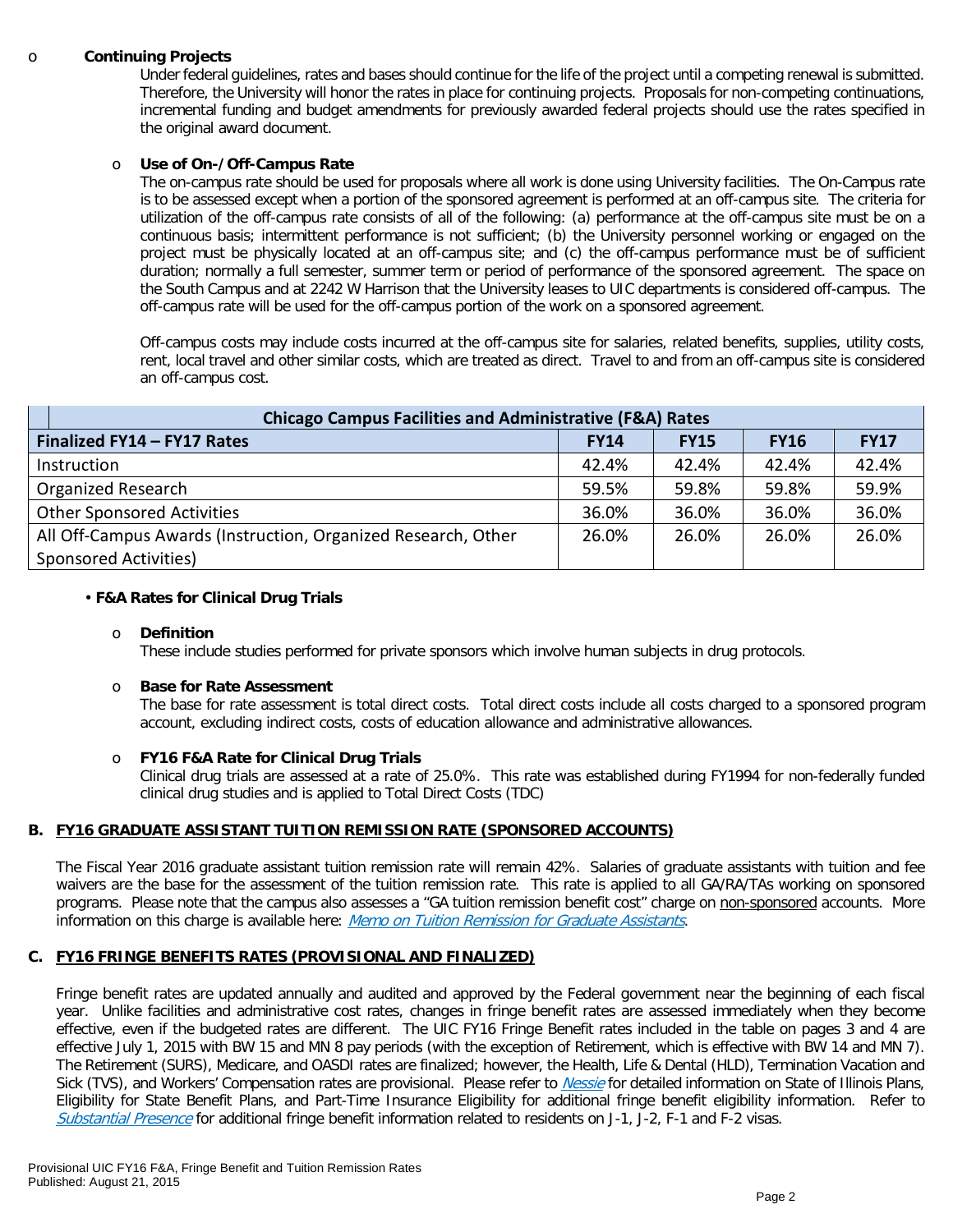The following 2 charts detail the fringe benefit costs by appointment type. The first chart below, details fringe benefit charges to sponsored accounts. The second chart on the following page details fringe benefit charges to non-sponsored accounts. The primary differences between the 2 charts are highlighted in yellow on each chart.

# **CHICAGO CAMPUS FY16 FRINGE BENEFIT RATES APPLICABLE TO SPONSORED PROJECTS**

This Chart Details Fringe Benefit Rates for Appointments Commonly Charged to Sponsored Projects; It is for Budgeting Purposes and is Not Intended to be Used as a Basis for Determining Benefits Eligibility\*

| Appointment                                                                                                   | <b>Total Fringe</b><br><b>Benefits Rate</b> | <b>Finalized</b><br>Retirement<br>$(SURS)$ ** | <b>Provisional</b><br>Health, Life<br>& Dental | <b>Provisional</b><br>Workers'<br>Comp† | <b>Provisional</b><br>Term.<br>Vacation/Sick | <b>Finalized</b><br>Medicare <sup>#</sup> | <b>Finalized</b><br><b>OASDI</b> |
|---------------------------------------------------------------------------------------------------------------|---------------------------------------------|-----------------------------------------------|------------------------------------------------|-----------------------------------------|----------------------------------------------|-------------------------------------------|----------------------------------|
| Academic and Non-Academic Employees<br>Eligible for SURS and Insurance*                                       | 40.23%                                      | 12.69%                                        | 25.25%                                         | 0.01%                                   | 0.83%                                        | 1.45%                                     |                                  |
| Academic and Non-Academic Employees<br>Eligible for SURS, but Ineligible for Insurance*                       | 14.98%                                      | 12.69%                                        |                                                | 0.01%                                   | 0.83%                                        | 1.45%                                     |                                  |
| Hourly Student Employees Enrolled 6 hours or More (Fall / Spring)<br>Or Enrolled 3 hours or More (Summer)     | 0.01%                                       |                                               |                                                | 0.01%                                   |                                              |                                           |                                  |
| Hourly Student Employees Enrolled Less Than 6 hours (Fall / Spring)<br>Or Enrolled Less Than 3 hours (Summer) | 7.66%                                       | $\overline{\phantom{a}}$                      |                                                | 0.01%                                   |                                              | 1.45%                                     | 6.20%                            |
| GA/RA/TAs Enrolled 6 hours or More (Fall / Spring)<br>Or Enrolled 3 hours or More (Summer)                    | 2.96%                                       |                                               | 2.95%                                          | 0.01%                                   |                                              |                                           |                                  |
| GA/RA/TAs Enrolled Less Than 6 hours (Fall / Spring)<br>Or Enrolled Less Than 3 hours (Summer)                | 10.61%                                      |                                               | 2.95%                                          | 0.01%                                   |                                              | 1.45%                                     | 6.20%                            |
| <b>Hospital Residents</b>                                                                                     | 39.39%                                      | 12.69%                                        | 25.25%                                         |                                         |                                              | 1.45%                                     |                                  |
| Academic and Non-Academic Employees<br>Ineligible for SURS and Insurance*                                     | 7.66%                                       | $\overline{\phantom{a}}$                      | $\overline{\phantom{a}}$                       | 0.01%                                   | $\overline{\phantom{a}}$                     | 1.45%                                     | 6.20%                            |

Research Associates receive fringe benefits that are consistent with their appointment type, detailed above.

Retired employees who are rehired by the University are assessed for Term. Vacation and Sick (0.83%), Medicare (1.45%) and Workers' Comp (0.01%).

Fellowships are not assessed fringe benefits.

\*Please refer to the [Nessie](http://nessie.uihr.uillinois.edu/cf/benefits/) for detailed information on State of Illinois Plans, Eligibility for State Benefit Plans, and Part-Time Insurance Eligibility.

\*\* For employees who have elected the self-managed plan, the actual rate of 7.6% will be charged.

\*\* The current annual compensation limit for SURS is \$265,000 (for participants certified on or after July 1, 1996) and \$111,571.63 for new employees hired as of January 1, 2011.

† For Auxiliary Services, the Worker's Compensation rate is 0.46%.

‡This chart includes a Medicare charge for employees hired after 4/1/86. There are no Medicare charges for employees hired before that date.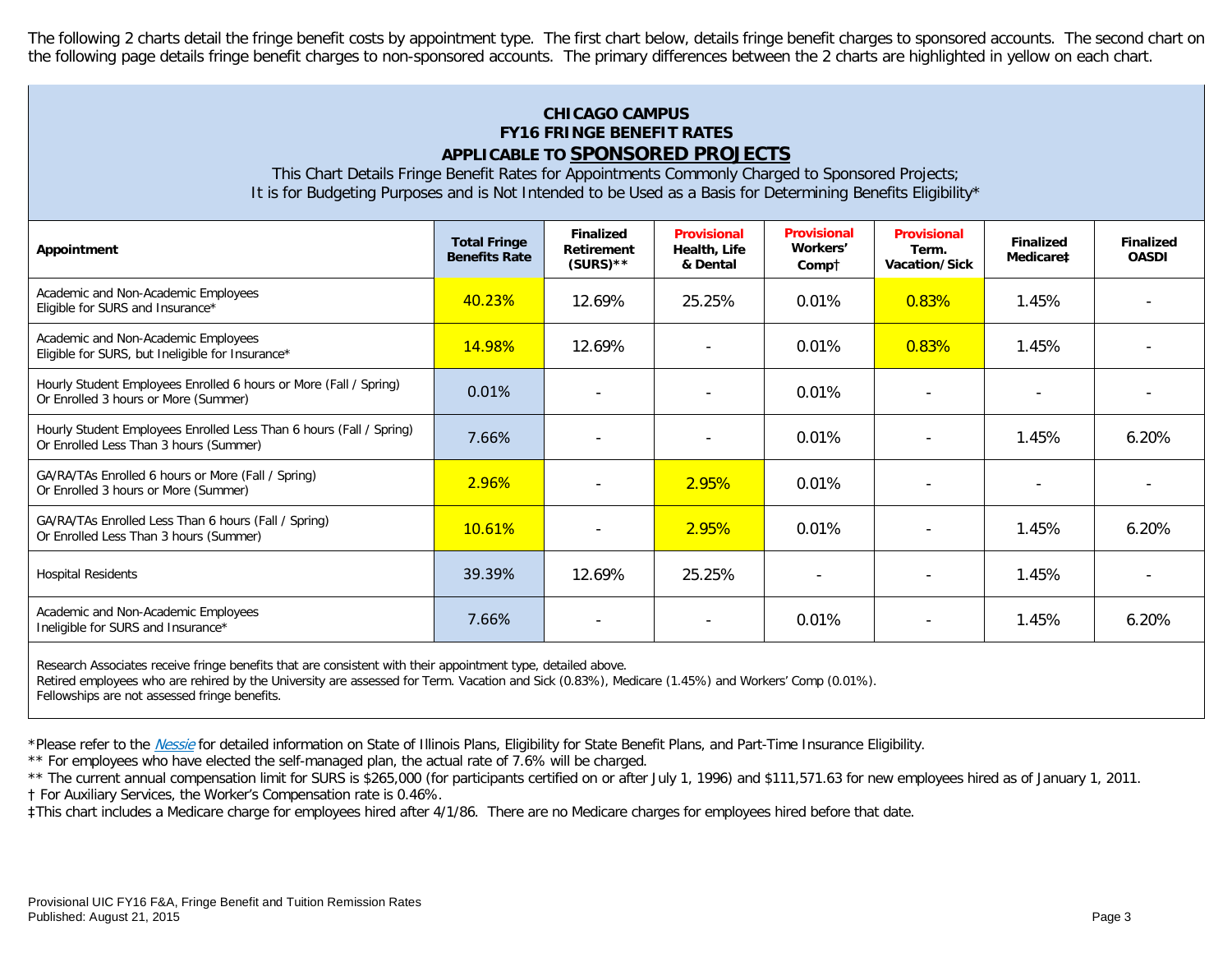# **CHICAGO CAMPUS FY16 FRINGE BENEFIT RATES APPLICABLE TO OTHER ASSESSED ACCOUNTS**

(ADMINISTRATIVE ALLOWANCES, ICR, PRIVATE UNRESTRICTED GIFTS, ETC)

This Chart Details Fringe Benefit Rates for Appointments Commonly Charged to Other Assessed Accounts;

It is for Budgeting Purposes and is Not Intended to be Used as a Basis for Determining Benefits Eligibility\*

| Appointment                                                                                                   | <b>Total Fringe</b><br><b>Benefits Rate</b> | <b>Finalized</b><br>Retirement<br>$(SURS)$ ** | <b>Provisional</b><br>Health, Life<br>& Dental | <b>Provisional</b><br>Workers'<br>Compt | <b>Provisional</b><br>Term.<br>Vacation/Sick | <b>Finalized</b><br>Medicare‡ | <b>Finalized</b><br><b>OASDI</b> |
|---------------------------------------------------------------------------------------------------------------|---------------------------------------------|-----------------------------------------------|------------------------------------------------|-----------------------------------------|----------------------------------------------|-------------------------------|----------------------------------|
| Academic and Non-Academic Employees<br>Eligible for SURS and Insurance*                                       | 39.40%                                      | 12.69%                                        | 25.25%                                         | 0.01%                                   | $\overline{\phantom{a}}$                     | 1.45%                         |                                  |
| Academic and Non-Academic Employees<br>Eligible for SURS, but Ineligible for Insurance*                       | 14.15%                                      | 12.69%                                        | $\overline{\phantom{a}}$                       | 0.01%                                   | $\overline{\phantom{0}}$                     | 1.45%                         |                                  |
| Hourly Student Employees Enrolled 6 hours or More (Fall / Spring)<br>Or Enrolled 3 hours or More (Summer)     | 0.01%                                       |                                               | $\overline{\phantom{a}}$                       | 0.01%                                   |                                              |                               |                                  |
| Hourly Student Employees Enrolled Less Than 6 hours (Fall / Spring)<br>Or Enrolled Less Than 3 hours (Summer) | 7.66%                                       |                                               |                                                | 0.01%                                   |                                              | 1.45%                         | 6.20%                            |
| GA/RA/TAs Enrolled 6 hours or More (Fall / Spring)<br>Or Enrolled 3 hours or More (Summer)                    | 0.01%                                       |                                               | ٠                                              | 0.01%                                   |                                              |                               |                                  |
| GA/RA/TAs Enrolled Less Than 6 hours (Fall / Spring)<br>Or Enrolled Less Than 3 hours (Summer)                | 7.66%                                       |                                               | н                                              | 0.01%                                   |                                              | 1.45%                         | 6.20%                            |
| <b>Hospital Residents</b>                                                                                     | 39.39%                                      | 12.69%                                        | 25.25%                                         |                                         |                                              | 1.45%                         |                                  |
| Academic and Non-Academic Employees<br>Ineligible for SURS and Insurance*                                     | 7.66%                                       | $\overline{\phantom{a}}$                      | $\overline{\phantom{a}}$                       | 0.01%                                   | $\overline{\phantom{a}}$                     | 1.45%                         | 6.20%                            |
| Decease Accordates resolve frigge benefits that are consistent with their epperment type, detailed above      |                                             |                                               |                                                |                                         |                                              |                               |                                  |

Research Associates receive fringe benefits that are consistent with their appointment type, detailed above. Retired employees who are rehired by the University are assessed for Term. Vacation and Sick (0.83%), Medicare (1.45%) and Workers' Comp (0.01%). Fellowships are not assessed fringe benefits.

\*Please refer to the [Nessie](http://nessie.uihr.uillinois.edu/cf/benefits/) for detailed information on State of Illinois Plans, Eligibility for State Benefit Plans, and Part-Time Insurance Eligibility.

\*\* For employees who have elected the self-managed plan, the actual rate of 7.6% will be charged.

\*\* The current annual compensation limit for SURS is \$265,000 (for participants certified on or after July 1, 1996) and \$111,571.63 for new employees hired as of January 1, 2011.

† For Auxiliary Services, the Worker's Compensation rate is 0.46%.

‡This chart includes a Medicare charge for employees hired after 4/1/86. There are no Medicare charges for employees hired before that date.